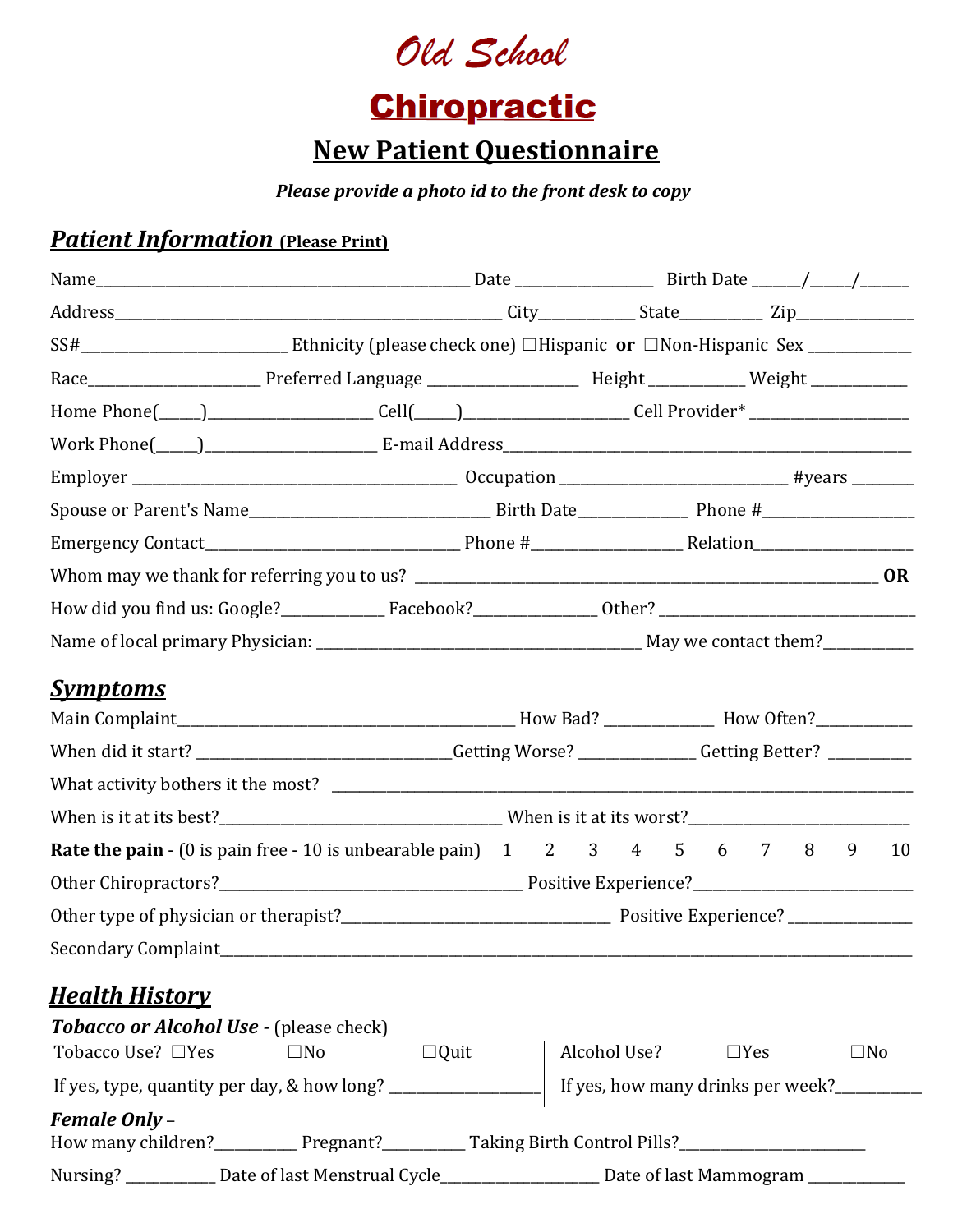#### *Please check all that apply to you, and mark F for Father, M for Mother, and S for Sibling:*

Do you or any of your immediate family members have or have had any of the following: *EXAMPLE* ☐ F Diabetes

| <b>Actinic Keratosis</b>         | COPD                         | Migraines                                                 | Fractures                    |
|----------------------------------|------------------------------|-----------------------------------------------------------|------------------------------|
| Asthma or Hay Fever              | Autoimmune Dz.               | Parkinson's                                               | __ Osteoporosis              |
| Cancer                           | Gout                         | M.S.                                                      | Herniated Disc               |
| Chemical Dependency              | _ Basal Cell Carcinoma       | Epilepsy                                                  | Fibromyalgia                 |
| <b>Depression</b>                | Heart Disease                | Stroke                                                    | __ Irritable Bowel Syn.      |
| <b>Kidney Stones</b>             | Kidney Disease               | Hepatitis                                                 | Melanoma                     |
| _Tuberculosis                    | <b>Diabetes</b>              | Liver Disease                                             | Prostate                     |
| _Allergies                       | Prostate Problems            | Emphysema                                                 | __ High Cholesterol          |
| <b>Back Problems</b>             | <b>High Blood Pressure</b>   | Rheumatoid                                                | _ Bleeding Tendency          |
| Hives or Eczema                  | Pacemaker                    | Arthritis                                                 | Chronic Fatigue              |
| Numbness on inner thighs?        | <b>YES</b><br>N <sub>O</sub> | Bladder or bowel problems?                                | <b>YES</b><br>N <sub>O</sub> |
| Any unexplained weight loss?     | YES<br>N <sub>0</sub>        | Pain not improved with rest?                              | <b>YES</b><br>N <sub>O</sub> |
| Do you take immunosuppressant's? | <b>YES</b><br>N <sub>0</sub> | Number of Corticosteroid shots that you have<br>received? | Where?                       |

#### *Other Information* –

Previous Surgeries and Dates: \_\_\_\_\_\_\_\_\_\_\_\_\_\_\_\_\_\_\_\_\_\_\_\_\_\_\_\_\_\_\_\_\_\_\_\_\_\_\_\_\_\_\_\_\_\_\_\_\_\_\_\_\_\_\_\_\_\_\_\_\_\_\_\_\_\_\_\_\_\_\_\_\_\_\_\_\_\_\_\_\_\_\_\_\_\_\_\_\_

List ALL Medications you are currently taking: **Please Print** *(If you have a list please give it to the front desk)*

| Allergies (Prescription Drugs and Environmental) | <b>Current Medication (Exclude Supplements)</b> |
|--------------------------------------------------|-------------------------------------------------|
|                                                  |                                                 |
|                                                  |                                                 |
|                                                  |                                                 |
|                                                  |                                                 |
|                                                  |                                                 |
|                                                  |                                                 |

What supplements do you take? \_\_\_\_\_\_\_\_\_\_\_\_\_\_\_\_\_\_\_\_\_\_\_\_\_\_\_\_\_\_\_\_\_\_\_\_\_\_\_\_\_\_\_\_\_\_\_\_\_\_\_\_\_\_\_\_\_\_\_\_\_\_\_\_\_\_\_\_\_\_\_\_\_\_\_\_\_\_\_\_\_\_\_\_\_\_\_

What kind of exercise do you do and how much? \_\_\_\_\_\_\_\_\_\_\_\_\_\_\_\_\_\_\_\_\_\_\_\_\_\_\_\_\_\_\_\_\_\_\_\_\_\_\_\_\_\_\_\_\_\_\_\_\_\_\_\_\_\_\_\_\_\_\_\_\_\_\_\_\_\_\_\_\_

\*All above questions have been answered accurately, and I understand that giving incorrect information can be dangerous. I authorize this office to release any information pertaining to my treatment to other health care providers.

| <b>Patient Signature</b> |  |
|--------------------------|--|
|                          |  |

|  |          |            | - , , - - - - - - - - - - - - |        |             |
|--|----------|------------|-------------------------------|--------|-------------|
|  | Oxygen % | Pulse Rate | Height                        | Weight | Temperature |

| BP | Oxygen $%$ | Pulse Rate | Height | Weight | Temperature |
|----|------------|------------|--------|--------|-------------|
|    |            |            |        |        |             |